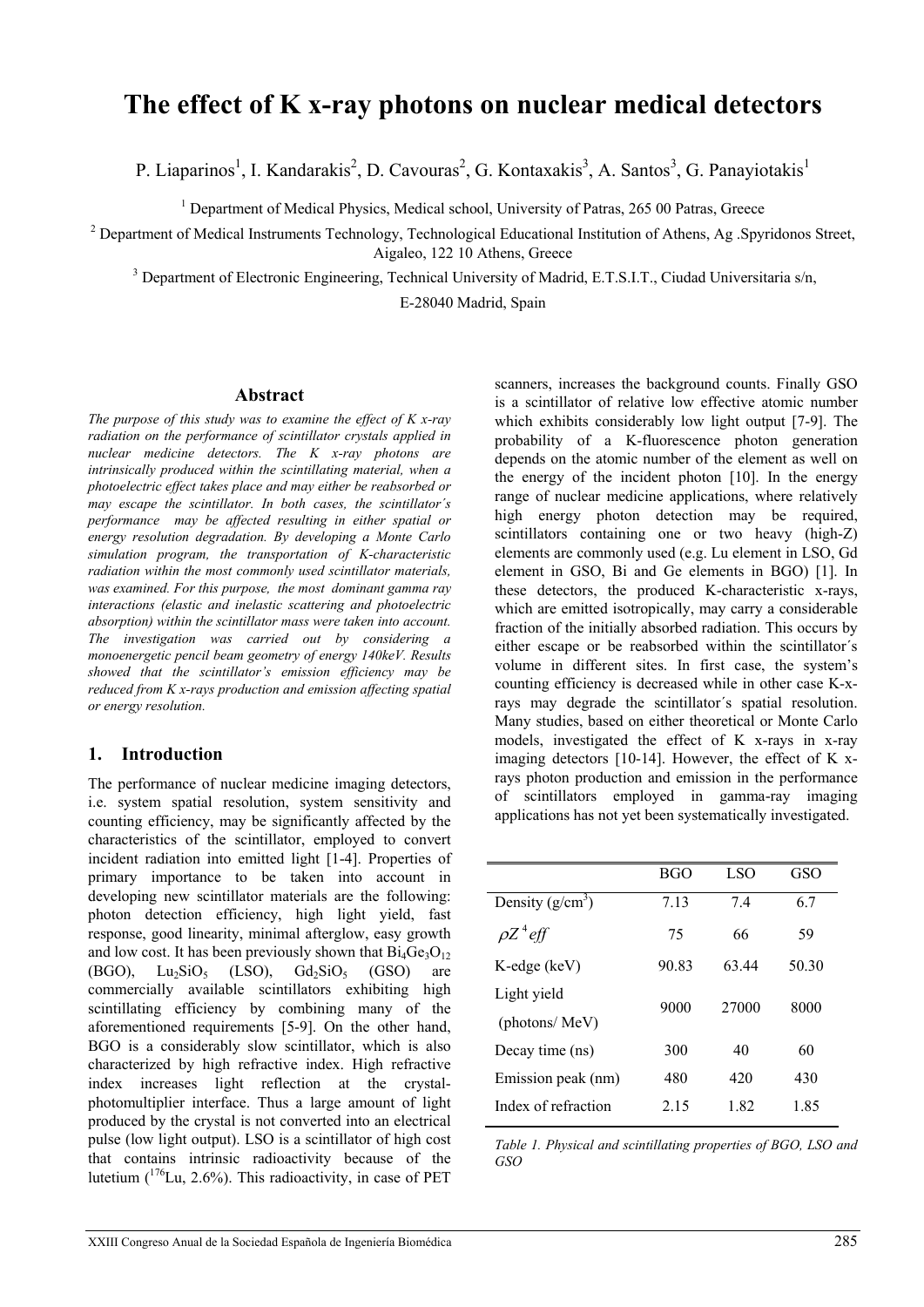In the present study, a computational program, based on Monte Carlo methods [15-17], was developed in MATLAB platform, in order to investigate the contribution of the K x-rays to the performance of nuclear medicine scintillators. Modelling was carried out by simulating the dominant gamma ray interactions and by taking into account the probability of K characteristic radiation generation with respect to the production of K-Auger electrons. In case of K x-rays production, a miscounting in comparison to the case of K-Auger electron generation, may occur. For this reason, the effect of K-fluorescence radiation generation was studied and the fraction of the K-fluorescence x-ray photons escaping the crystal was estimated. The study was focused on BGO, LSO and GSO scintillators whose physical properties are listed in Table 1 [1,2,5,9].

## **2. Materials and methods**

The simulation of the K-characteristic radiation production and propagation was carried out for the stateof-the art BGO, LSO and GSO scintillator crystals. Crystal dimensions were chosen to be  $18x18 \text{ mm}^2$ determining the material surface with corresponding thickness ranging from 0.5 up to 2 mm. The incident radiation beam was assumed to be monochromatic with photon energy equal to 140keV. For each individual simulation, photons were assumed to strike the scintillator surface following pencil beam geometry.

The Monte Carlo code was based on the description of the principal radiation transport and comprised the following basic stages:

A/ Determination of the free path length [18].

B/ Calculation of the interaction site via the free path length and the direction of the gamma-ray photon.

C/ Determination of the interaction type in the interacting element of the material compound.

Photoelectric effect [19], inelastic scattering [20] and elastic scattering [18] were the three possible interactions that were taken into account. The type of interaction was determined by the relative probabilities of occurrence for each interaction. These probabilities were calculated by the mass attenuation coefficient of the material and the partial interaction coefficients  $\mu_{PHOT}$  ,  $\mu_{INC}$  ,  $\mu_{COH}$  as given bellow:

$$
p_{\text{PHOT}} = \frac{\mu_{\text{PHOT}}}{\mu}, \ p_{\text{INC}} = \frac{\mu_{\text{INC}}}{\mu}, \ p_{\text{COH}} = \frac{\mu_{\text{COH}}}{\mu} \tag{1}
$$

In the case of photoelectric effect, photoelectric absorption takes place in the K-shell of the interacting element. K-fluorescence photons are produced according to the corresponding K-fluorescent yield. At the end of each simulation, the quantum detection efficiency (QDE) of the scintillator was estimated. QDE was defined as the ratio of the gamma ray photons interacting with the

crystal over the incident gamma ray photons. This ratio expresses the ability of the scintillator to detect the primary radiation. In the present study, only photons totally absorbed within the crystal were considered in the QDE calculations. All scattered gamma ray photons or intrinsic K x-rays escaping the crystal were not included. In addition the counting efficiency of the system was evaluated. Efficiency which corresponds to the number of counts that the system measure per the total number of counts that all the incident gamma ray photons could produce via only photoelectric absorption (the total number of counts equals to the number of incident gamma photons). This efficiency expresses the ability of the system to provide sufficient number of counts and assumes that the number of the measured counts corresponds to those photons that deposited all their energy within the scintillator. The possible decrease in this efficiency was estimated by evaluating the loss of counts due to the amount of the K x-ray photons that finally escape the scintillating crystal. In this case, counts of lower amplitude are produced, which normally are rejected by the pulse-height analyzer.

## **3. Results and discussion**

The variation of the QDE with respect to the scintillator thickness, for 140 keV incident monoenergetic gamma photons is shown in Fig. 1. Scintillator thickness was allowed to vary from 0 up to 2 mm. Results correspond to three different scintillator materials, BGO, LSO and GSO. BGO scintillator was found to have better absorption properties, according to the higher values of QDE, in the whole range of thickness. At the maximum value of scintillator thickness (i.e.. 2mm), the QDE was estimated approximately 90%, 83% and 71% for BGO, LSO and GSO, respectively. This deals with the presence of higher number of photoelectric events and therefore higher number of produced K x-rays.



*Figure 1. Variation of QDE with respect to crystal thickness for incident gamma ray photons of 140keV in three different scintillator materials: BGO, LSO and GSO.*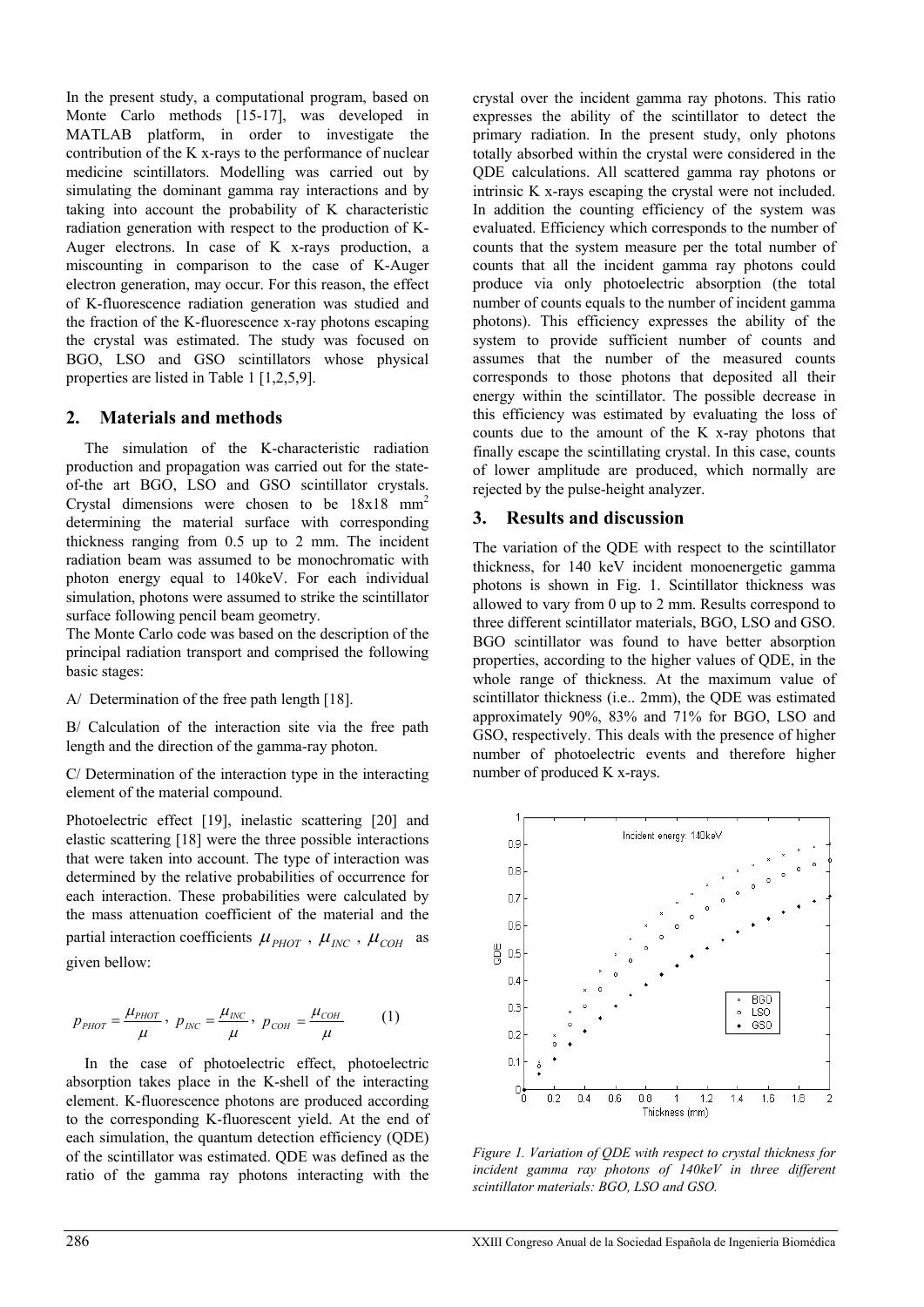The variation of the fraction of generated K-photons escaping the crystal with respect to scintillator thickness is shown in Fig. 2. According to the results, for BGO scintillating material, the portion of the escaped Kphotons varies from 20% up to 50% for thicknesses 0.5mm and 2mm, respectively. These portions in nuclear medical applications (e.g. 140 keV) may produce a miscounting. This is due to the considerable high energy of the produced K x-ray that escapes the scintillator volume.



*Figure 2. Variation of the fraction of escaped K-photons with respect to screen thickness, for incident radiation energy 140keV in three different scintillator materials: BGO, LSO and GSO* 

However, a relatively large amount of K x-rays may be reabsorbed within the crystal. Since K-characteristic radiation generation follows an isotropic spatial distribution [11], (the K-photon energy is dispersed backward, forward and laterally in the detector), a reduction of the spatial resolution may occur.

Both escape and re-absorption of the K- fluorescence x-ray photons lead to output detector signal (ratio of light pulses over incident gamma-photons) degradation. A numerical evaluation of possible loss of counts is shown in Table 2.

| Beam energy: 140keV  | Thickness (1mm) |     |      |
|----------------------|-----------------|-----|------|
|                      | <b>BGO</b>      | LSO | GSO  |
| Maximum count loss % | 16.92           | 995 | 6 46 |

*Table 2. Calculation of the maximum count loss (%) for BGO, LSO, GSO crystals applying incident photons of energy 140keV* 

Results are given for incident photon energy of 140 keV and for crystal thickness of 1 mm. Assuming a pulse-height analyzer of narrow width, the maximum value of count loss was estimated by calculating: i) the

number of gamma photons that do only one photoelectric event ii) the number of gamma photons that do a photoelectric event after a scatter event and iii) the number of the K x-rays produced after one photoelectric event (case i) and escape the scintillating material. According to Table 2, BGO showed to present the maximum portion of count loss, which reaches approximately the value of 16.92%. On the other hand, LSO and GSO scintillators, showed lower ability to detect radiation, and by allowing lower portion of Kphotons to escape, a lower value of the maximum count loss arises, approximately 10% and 6.5%, respectively. The number of K-photons produced in all scintillating materials was found almost the same (approximately 76%). Taking into account that BGO scintillating material showed higher probability to absorb the initial gamma rays (68%) as well the higher portion of escaped K photons per produced K photons (33.16%), these parameters seem to contribute more to higher amounts of count loss.

#### **4. Conclusion**

A simulation code, based on Monte Carlo methods, was developed and used in order to examine the effect of K xray photons on three state-of-the art scintillators applied in nuclear medicine detectors. Depending on the results, K-photons may affect the scintillator performance and therefore the quality of the final diagnostic image. This effect was found to be more dominant at the crystals containing high-Z elements (e. g. BGO).

## **Acknowledgments**

This work has been partly supported by a Fellowship from the Marie Curie Training Site REPRAMED (HPMT-CT-2001-00420, European Commission).

## **References**

- [1] van Eijk CWE. Inorganic scintillators in medical imaging. *Phys. Med. Biol.*, vol 47, pp R85-R106, 2002
- [2] Levin CS. Design of a High-Resolution and High-Sensitivity Scintillation Crystal Array for PET With Nearly Complete Light Collection. *IEEE Trans. Nucl. Sci.*, vol 49, pp 2236-2243, 2002
- [3] Knoll GF. *Radiation Detection and Measurement*, 2nd ed, Wiley, New York, 1989.
- [4] Johns HE, Cunningham JR. *The physics of radiology*, Thomas Springfield IL, 1983.
- [5] Weber S, Christ D, Kurzeja M, Engels R, Kemmerling G, Halling H. Comparison of LuYAP, LSO, and BGO as Scintillators for High Resolution PET Detectors. *IEEE Trans. Nucl. Sci.,* vol 50, pp 1370-1372, 2003
- [6] Streun M, Brandenburg G, Larue H, Saleh H, Zimmermann E, Ziemons K, Halling H. Pulse shape discrimination of LSO and LuYAP Scintillators for Depth of Interaction Detection in PET*. IEEE Trans. Nucl. Sci.,* vol 50, pp 1636-1639, 2003